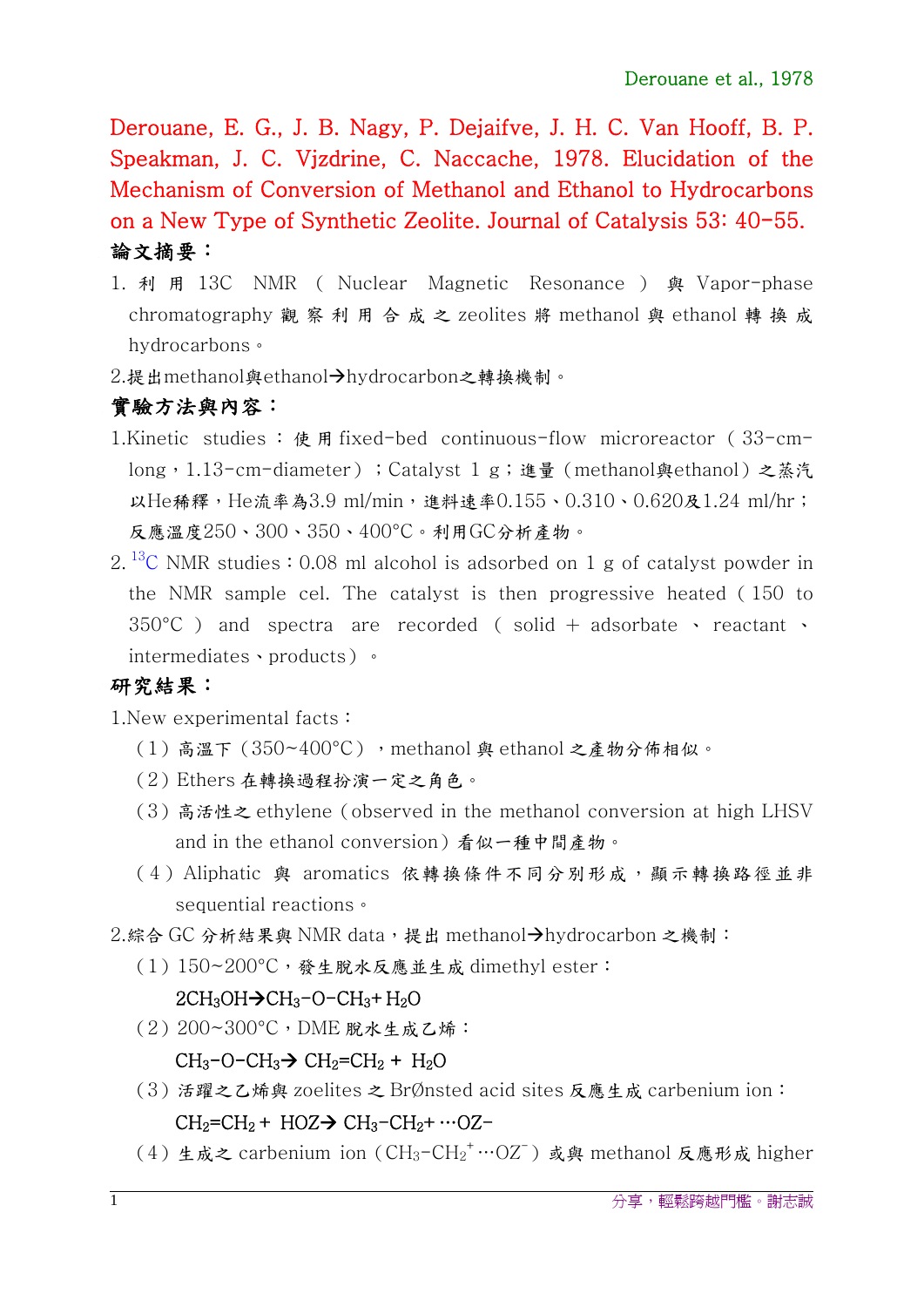ethers (Process A) 或加入另一個 ethylene (或 Olefin)分子形成 Linear olefins (Process B) :

# $CH_3-CH_2+\cdots OZ^-$  +  $CH_3OH \rightarrow CH_3-CH_2-O-CH_3 + HOZ$  (A)  $\vee$  $CH_3-CH_2+$  …OZ- +  $CH_2=CH_2 \rightarrow CH_3-CH_2-CH=CH_3 + HOZ(B)$

其中,Process A 可用來解讀何以產物會出現微量之 methyl ethyl ether。

 $(5)$  CH<sub>3</sub>-CH<sub>2</sub>-O-CH<sub>3</sub> 進一步脫水生成 propylene:

$$
CH_3-CH_2-O-CH_3 \rightarrow CH_3-CH=CH_3 + H_2O
$$

 $(6)$  Propylene can be hydrogenated to propane, but it can also react by process A and B as did ethylene. Secondary carbenium ions being more stable than primary one, process A will mostly form branched molecules (iso-paraffins):

$$
CH_{3}-CH=CH_{2} + HOZ \rightarrow CH_{3}-CH^{+}-CH_{3} + CH_{3}OH \rightarrow CH_{3}-CH-CH_{3} \rightarrow CH_{3}-CH_{2} \rightarrow etc.
$$
\n
$$
OZ^{-} \rightarrow CH_{3} - CH_{3} + H \rightarrow CH_{3} + H \rightarrow CH_{3} + H \rightarrow CH_{3} + H \rightarrow CH_{3} + H \rightarrow CH_{3} + H \rightarrow CH_{3} + H \rightarrow CH_{3} + H \rightarrow CH_{3} + H \rightarrow CH_{3} + H \rightarrow CH_{3} + H \rightarrow CH_{3} + H \rightarrow CH_{3} + H \rightarrow CH_{3} + H \rightarrow CH_{3} + H \rightarrow CH_{3} + H \rightarrow CH_{3} + H \rightarrow CH_{3} + H \rightarrow CH_{3} + H \rightarrow CH_{3} + H \rightarrow CH_{3} + H \rightarrow CH_{3} + H \rightarrow CH_{3} + H \rightarrow CH_{3} + H \rightarrow CH_{3} + H \rightarrow CH_{3} + H \rightarrow CH_{3} + H \rightarrow CH_{3} + H \rightarrow CH_{3} + H \rightarrow CH_{3} + H \rightarrow CH_{3} + H \rightarrow CH_{3} + H \rightarrow CH_{3} + H \rightarrow CH_{3} + H \rightarrow CH_{3} + H \rightarrow CH_{3} + H \rightarrow CH_{3} + H \rightarrow CH_{3} + H \rightarrow CH_{3} + H \rightarrow CH_{3} + H \rightarrow CH_{3} + H \rightarrow CH_{3} + H \rightarrow CH_{3} + H \rightarrow CH_{3} + H \rightarrow CH_{3} + H \rightarrow CH_{3} + H \rightarrow CH_{3} + H \rightarrow CH_{3} + H \rightarrow CH_{3} + H \rightarrow CH_{3} + H \rightarrow CH_{3} + H \rightarrow CH_{3} + H \rightarrow CH_{3} + H \rightarrow CH_{3} + H \rightarrow CH_{3} + H \rightarrow CH_{3} + H \rightarrow CH_{3} + H \rightarrow CH_{3} + H \rightarrow CH_{3} + H \rightarrow CH_{3} + H \rightarrow CH_{3} + H \rightarrow CH_{3} + H \rightarrow CH_{3} + H \rightarrow CH_{3} + H \rightarrow CH_{3} + H \rightarrow CH_{3} + H \rightarrow CH_{3} + H \rightarrow CH_{3} + H \rightarrow CH_{3} + H \rightarrow CH_{3} + H \rightarrow CH_{3} + H \rightarrow CH_{3} + H \rightarrow CH_{3} + H \rightarrow CH_{3} + H \rightarrow CH_{3} + H \rightarrow CH_{3} + H \rightarrow CH_{3} + H \rightarrow CH_{3} + H \rightarrow CH_{3} + H \rightarrow CH_{3} + H \rightarrow CH_{3} + H \rightarrow CH_{3} + H \rightarrow CH_{3} + H \rightarrow CH_{3} + H \rightarrow CH_{3} + H \rightarrow
$$

3.Conclusion

- (1)作者所提出之機制與其他研究之差異在於含括 carbenium ions。因為該離子 之存在,恰可用來說明何以 branched hydrocarbobns 產率高與產物中出現 微量之 methyl ethyl ether。
- (2)作者把有助於形成 carbenium ions 之原因,歸功於 zeolites 特殊之 cages 與 channel 結構下所產生之 high electrostatic fields 與 gradients。
- (3) Methanol→hydrocarbon 之第一步驟是先脫水形成 DME (Dimethyl ether )與 ethylene;然後再分成兩種可能之競爭路徑:一為經 dehydrationmethanolation (脫水一醇化)反應,形成 branched aliphatics;二為經聚縮 (polycondensation)反應形成 linear aliphatic 與 aromatic。
- (4) Methanol→hydrocarbons 之機制與 ethanol 相似,其間之差異在於 ethylene 係由 ethanol 直接脫水形成。